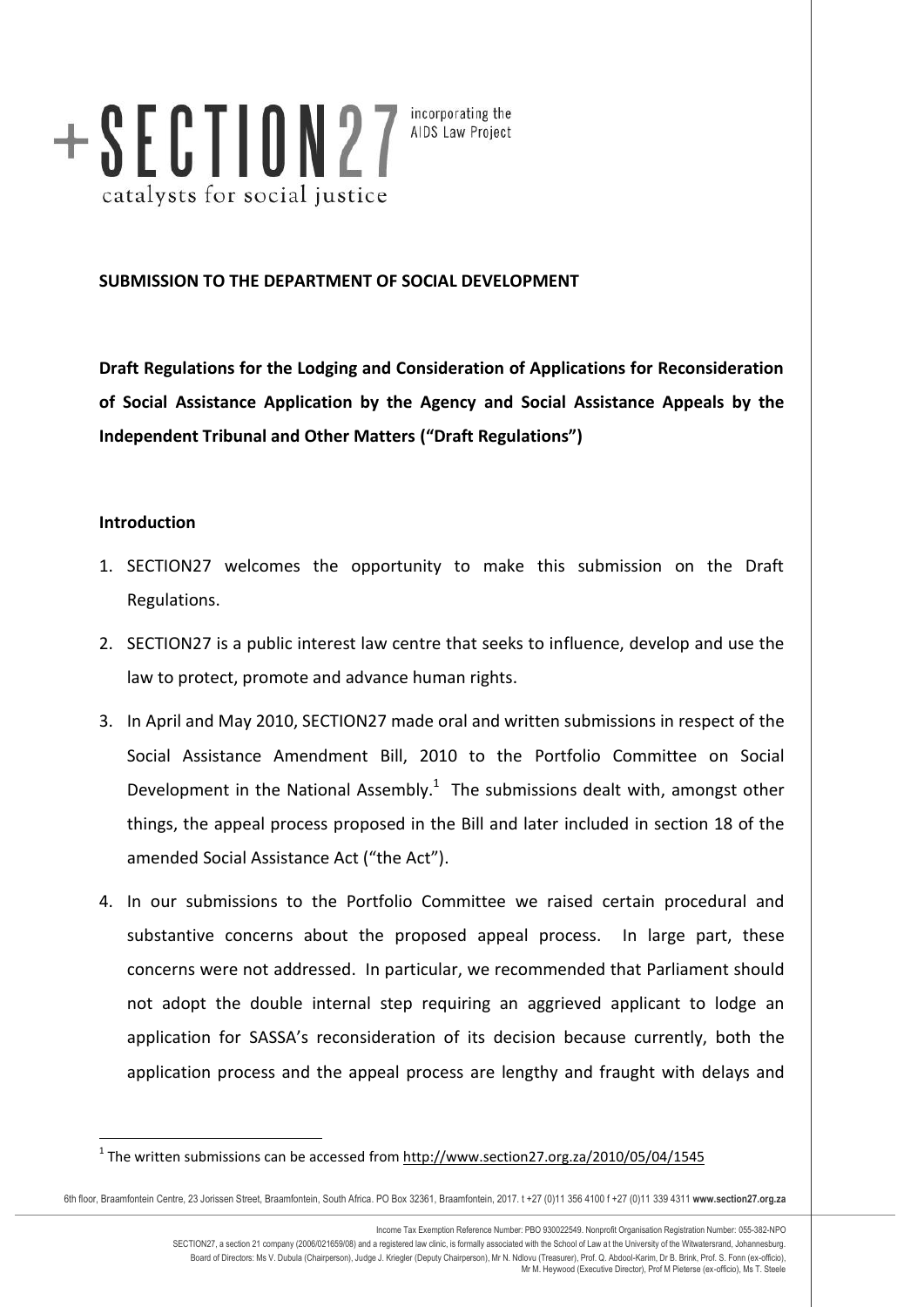difficulties for the applicants. While we stand by those submissions, we have restricted our comments to the Draft Regulations.

- 5. This submission is the latest stage in our participation in the legislative process. Our submission considers the Draft Regulations in light of the applicants' right to social assistance;<sup>2</sup> their constitutional entitlement to just administrative action that is lawful, reasonable and procedurally fair;<sup>3</sup> and their right of access to courts.<sup>4</sup>
- 6. In order to comply with its obligations in terms of section 27(1)(c) of the Constitution, the Department of Social Development (DSD) must take reasonable steps to ensure the existence of a social security system which meaningfully addresses people's needs and, in particular, ensures access to "appropriate social assistance".
- 7. As with other socio-economic rights, the right to social security must be understood in the light of the foundational values of the Constitution and as part of a web of mutually reinforcing rights. Under our Constitution, dignity is both an enforceable human right as well as a foundational constitutional value.
- 8. Treating people with dignity requires the state, amongst other things, to act in a reasonable manner towards those claiming social security rights. In particular, the state has a constitutional duty to assist those who are in need of social assistance in a manner that enables them to claim their constitutionally and statutorily guaranteed entitlements.

## **Summary of key recommendations**

- 9. Our submission recommends a set of proposed amendments to the Draft Regulations, including the following:
	- 9.1. Regulation  $2(2)(a)$  and  $(b)$  which deal with required documentation to be submitted as part of an application for reconsideration – should be deleted;
	- 9.2. Regulation 3(3) which deals with timelines in relation to applications for reconsideration – should be amended as follows:

 $\overline{a}$ 

<sup>&</sup>lt;sup>2</sup> Section 27 of the Constitution.

 $3$  Section 33 of the Constitution.

<sup>&</sup>lt;sup>4</sup> Section 34 of the Constitution.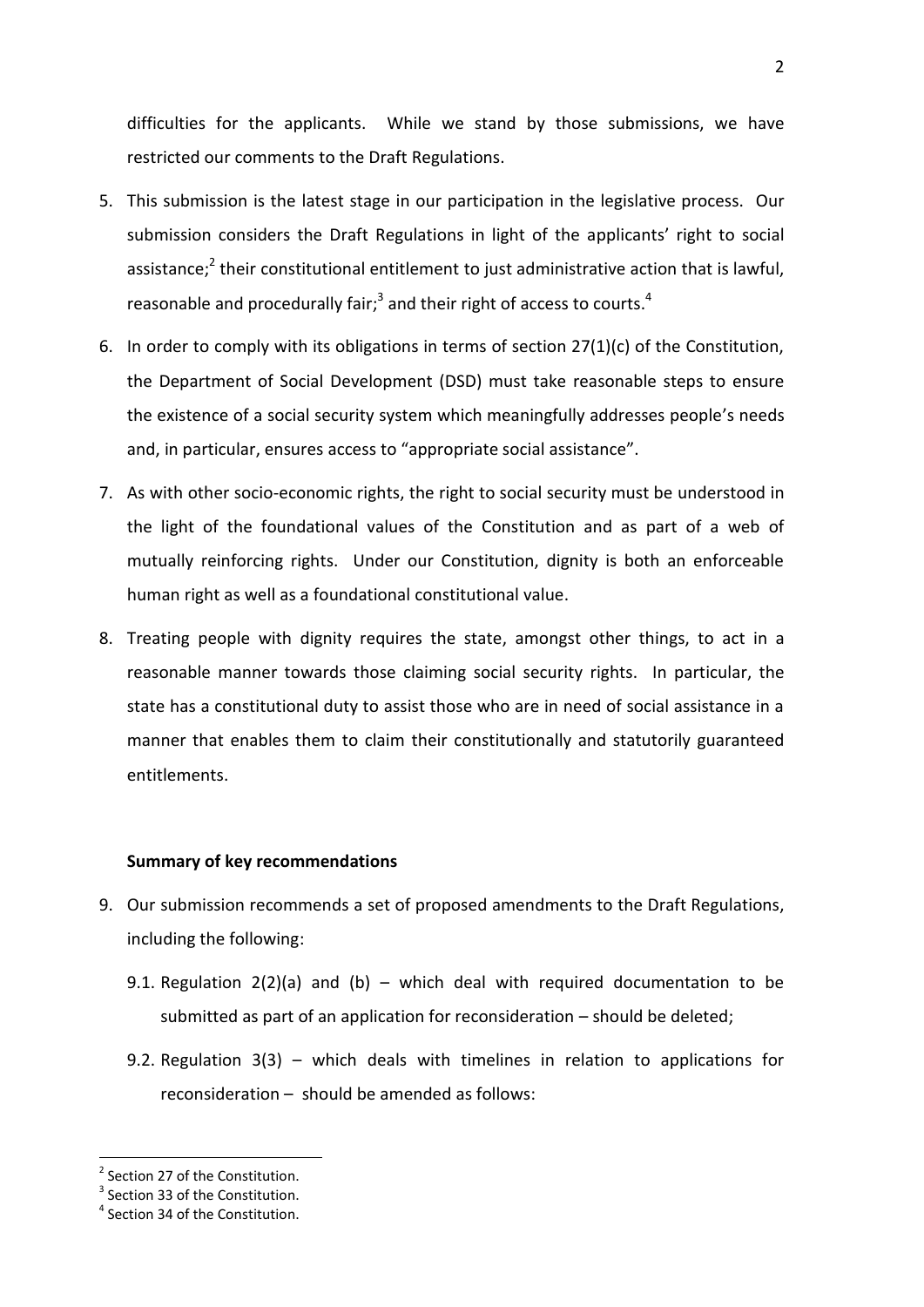"The Agency **[may]** must, within 90 days of receipt of an application contemplated in regulation 2 and after consideration of the application ...";

- 9.3. Regulation  $13(1)(c)$  which deals with requests for written reasons from the South African Social Security Agency (SASSA) – should be deleted;
- 9.4. Regulation  $13(1)(g)$  which deals with hearing postponements should expressly be made subject to regulation 17(2);
- 9.5. Regulation 15(3) which deals with a prohibition on producing new evidence or information at the appeal stage – should be deleted;
- 9.6. Regulation  $19(11)$  which deals with a medical report indicating that an applicant's or beneficiary's medical condition has degenerated to such an extent that he or she now qualifies for a disability grant – should be amended as follows:

"Where the medical examination report as contemplated in sub regulation (1) concludes that the applicant's or beneficiary's medical condition**[s]** has, since the rejection of the grant by the Agency, degenerated to such an extent that the beneficiary or applicant would have qualified for a grant had he or she applied thereafter, the Independent Tribunal must:

- (a) **[confirm the decision of the Agency]** set aside the decision of the Agency and replace that decision with a decision to provide the relevant grant**[; and**
- (b) **advise the applicant, beneficiary or the person acting on his or her behalf to reapply for a grant based on the latest medical report, provided that the medical report shall not be older than three months as contemplated in regulation 3(b) of the 2008 Regulations at the time when the applicant or beneficiary reapplies for a grant]**."; and
- **9.7.** Regulation 20(d) which deals with the Secretariat's powers to assess "the accuracy, validity and reliability of supporting documentation" – should be deleted.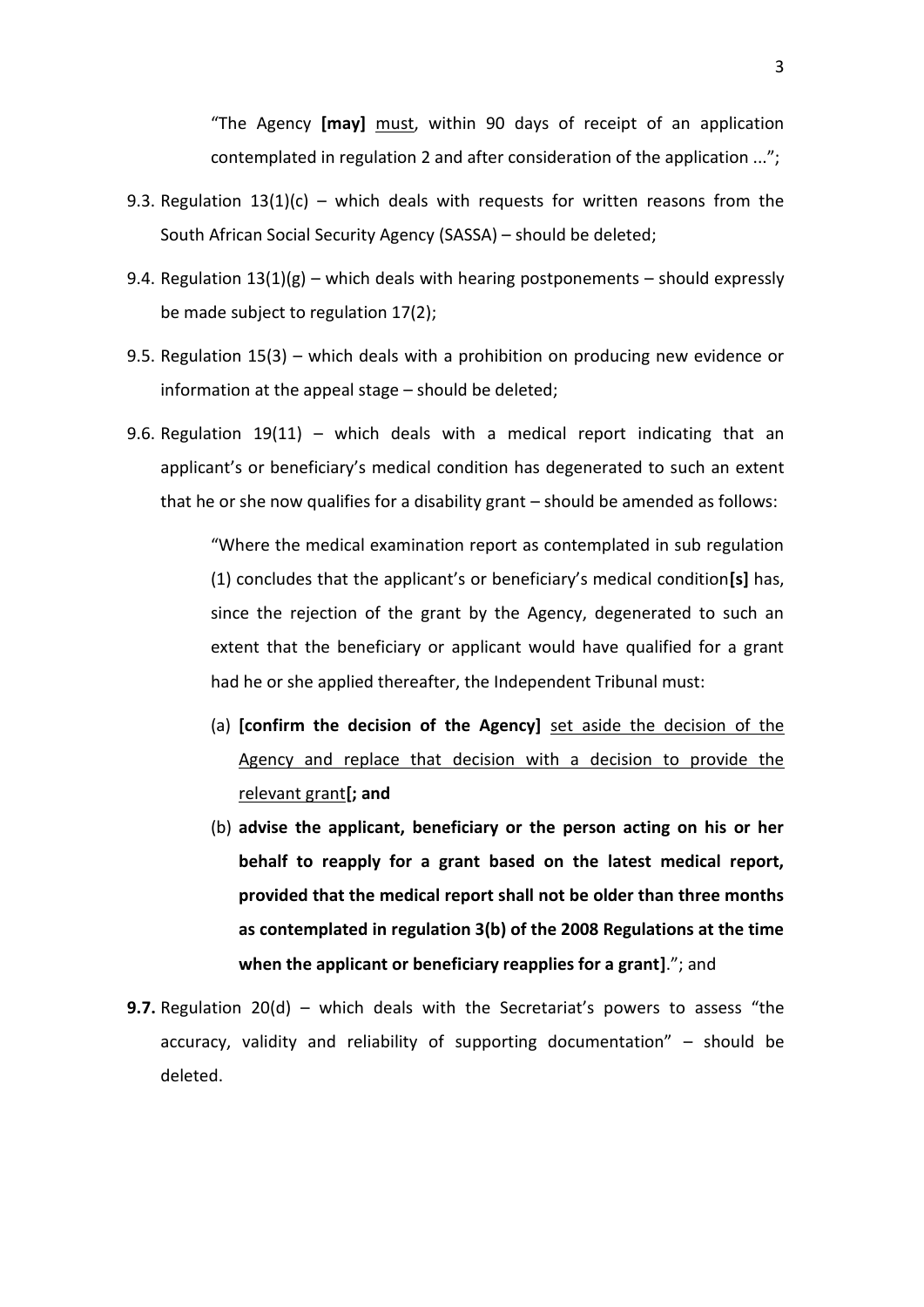## **Background**

- 10. The Draft Regulations are being proposed by DSD in the context of a rising number of applications for social assistance and a significant backlog in the processing of appeals. According to SASSA, the number of people receiving social assistance in South Africa grew by 28.1% over the last four financial years and by 7.5% in the last financial year.<sup>5</sup> Currently over 14 million people in South Africa are receiving social assistance.<sup>6</sup>
- 11. It is public knowledge that the Independent Tribunal has been in existence for a number of years and has so far operated in the absence of empowering provisions. The Draft Regulations appear designed to give legal force to the existing structure in its current form. Yet there are significant concerns about the current structure, as outlined in our earlier submissions to Parliament and evidenced by the huge backlogs in the appeal system.
- 12. In our view, the regulation-making process should in the first instance evaluate the current system and then develop a model that responds to the identified needs. Consequently, although the process of regulation-making is already underway, we call on DSD to examine the existing structure and determine how it needs to be changed in order to work optimally for those in need of social assistance.
- 13. It is a matter of public record that there is a significant backlog of appeals in the social assistance system.<sup>7</sup> We note the recent settlement of the case dealing with the backlogs in appeals brought before the Eastern Cape High Court.<sup>8</sup> The applicants in that case sought to compel DSD to develop a programme to deal with the backlog in appeal cases. Many of the applicants had been waiting for their appeal applications to be finalised for extensive periods. In terms of the court order obtained by consent, DSD is obliged to develop a programme to address current and future backlogs. This indicates that something more than the status quo is needed to address the problems in the appeal system. A streamlined administrative structure for social grants and the

<sup>5</sup> South African Social Security Agency Annual Report 2009/2010 at page 23 (available at http://www.sassa.gov.za/Portals/1/Documents/5a2418d2-5542-4b6f-bdab-547d742c1b9f.pdf).  $<sup>6</sup>$  Ibid.</sup>

<sup>&</sup>lt;sup>7</sup> The backlog of approximately 40 000 appeals was discussed by Ms Virginia Petersen (Deputy Director General: Appeals, Department of Social Development) in a briefing to the Portfolio Committee on Social Development on 31 August 2010. Minutes are accessible from http://www.pmg.org.za/report/20100831 independent-tribunal-social-assistance-appeals-itsaa-its-operational-.

<sup>8</sup> *Ntamo v Minister of Social Development* (Eastern Cape High Court, case number 689/2010).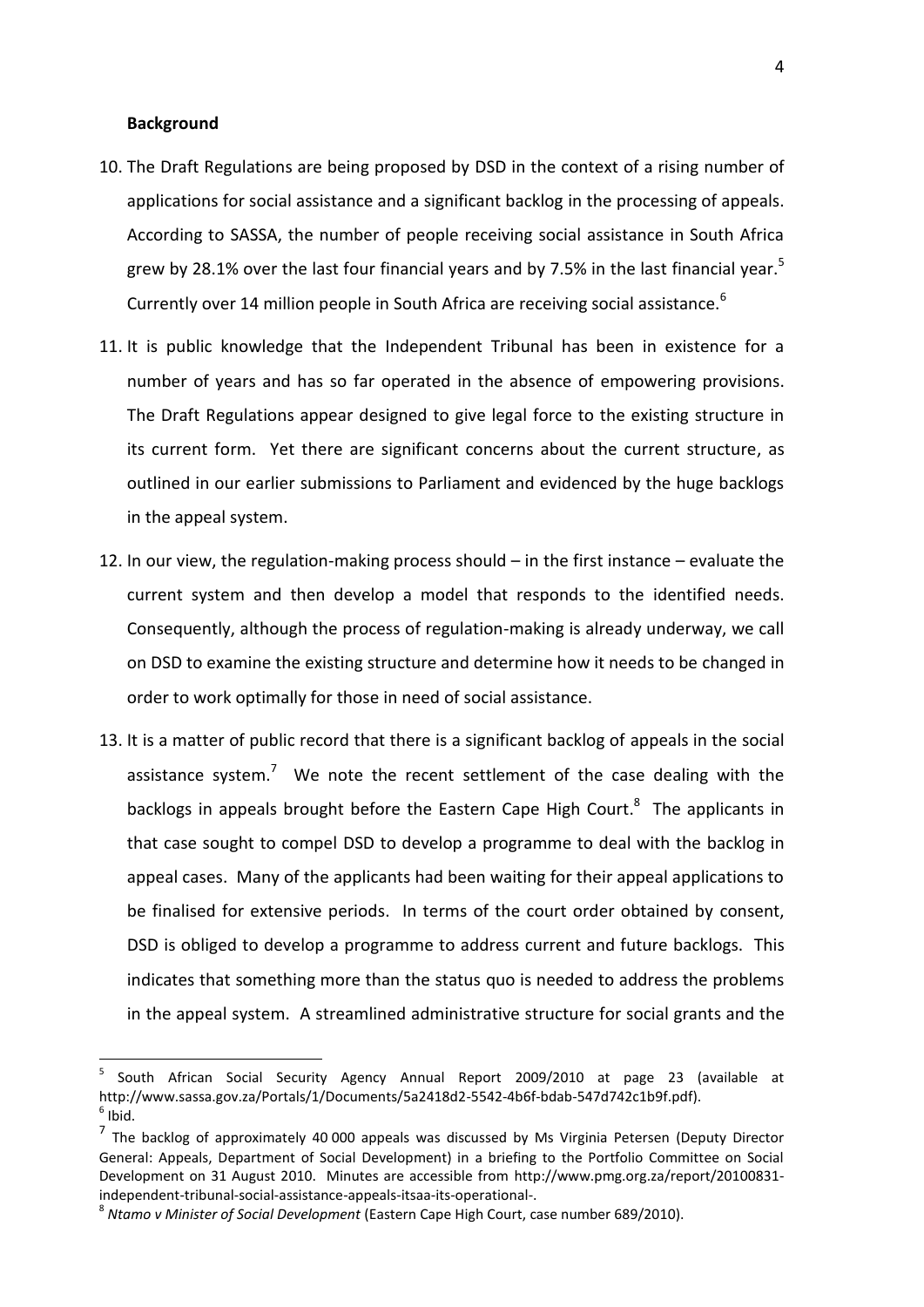appropriation of moneys for that purpose go a long way towards fulfilling the state's constitutional obligations but must go hand in hand with reasonable measures to make the system effective.

## **Application for reconsideration by SASSA**

 $\overline{a}$ 

- 14. The Draft Regulations provide minimal guidance for the reconsideration by SASSA of a social assistance application. In our view, the process should expressly be set out in more detail and streamlined with the Tribunal appeal process.
- <span id="page-4-0"></span>15. In terms of Regulation 2(2), the applicant is obliged to make copies at his or her own cost of a proof of receipt issued by SASSA, as well as the letter of rejection or approval also issued by SASSA. In our view, requiring an applicant to provide copies of documentation generated by SASSA as part of the application process is unnecessary, burdensome to and has cost implications for applicants who  $-$  by definition  $-$  are in need of state assistance in order to meet their basic needs.
- <span id="page-4-1"></span>16. In the circumstances, requiring the applicant to provide a reference number or his or her identity number to SASSA should suffice to identify the application and the documents associated with that application. In this regard, we recommend the deletion of Regulation 2(2) and an amendment to Regulation 2(2)(a) and (b) requiring an applicant to provide the SASSA reference number or identity number on lodging an application for reconsideration.
- 17. With regard to the time periods for SASSA's reconsideration of the application, Regulation 3(3) provides that "[t]he Agency may, within 90 days of receipt of an application", either uphold or dismiss the application. The permissive language means that SASSA is not obliged to finalise the application within 90 days but may do so within its discretion. In our view, the provision should be peremptory rather than permissive. We therefore recommend that the word "may" in Regulation 3(3) be replaced with the word "must", in line with the corresponding provision for the finalisation of appeals by the Tribunal. $9$

 $^9$  Regulation 17(2) of the Draft Regulations provides that "an appeal must be finalised within a period of 90 days from the date on which the appeal was received by the Independent Tribunal".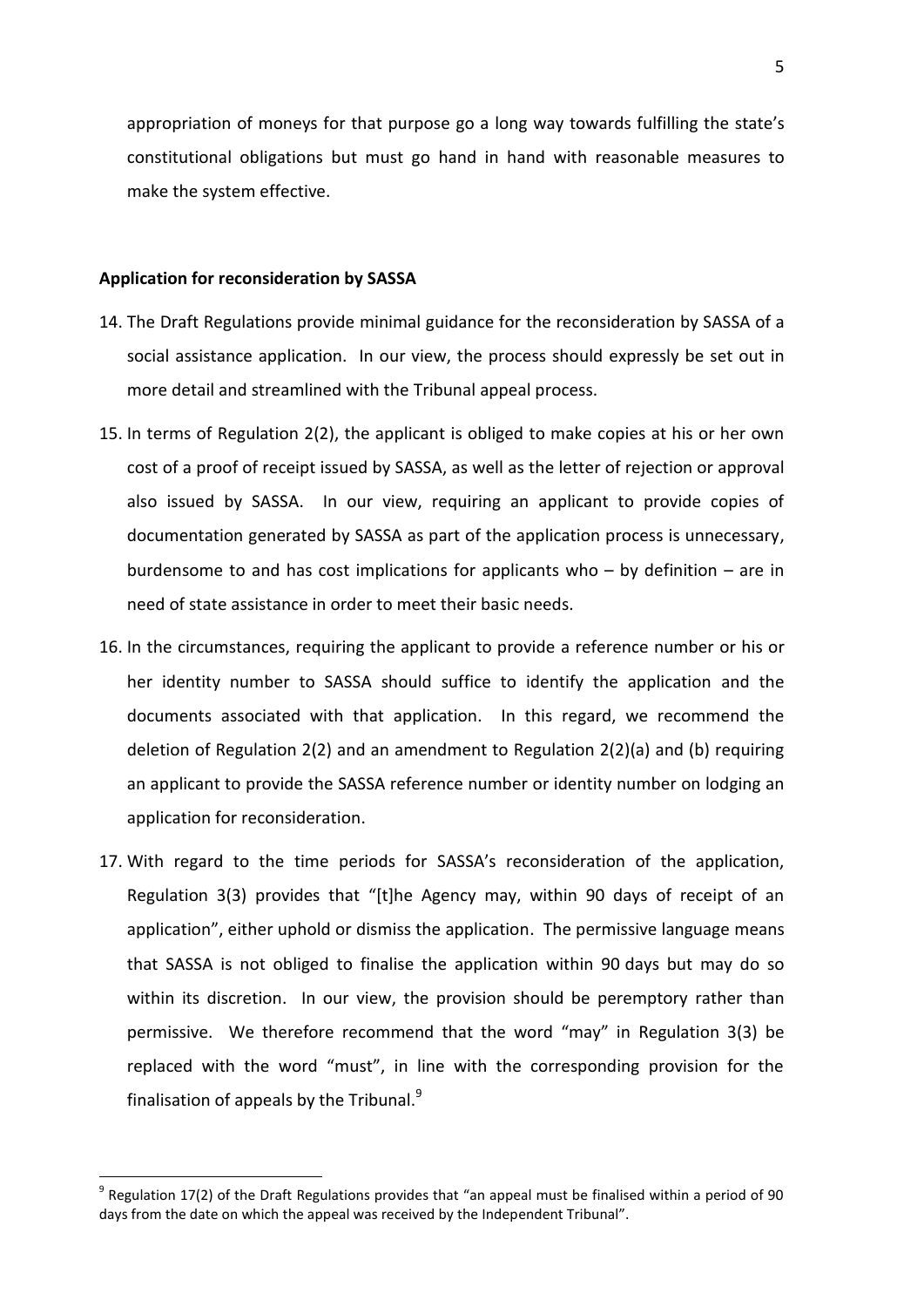## **Appointment and composition of the Independent Tribunal**

- 18. It is worth noting that the Tribunal is bound by the provisions of section 34 of the Constitution, which states that "everyone has the right to have any dispute that can be resolved by the application of law decided in a fair public hearing before a court, or where appropriate, another independent and impartial tribunal or forum." It must therefore meet the criteria of independence and impartiality.
- 19. Regulation 5 empowers the Minister to appoint members of the Tribunal for a "specific period of time", but the term of appointment is not specified. This means, for example, that the Minister may appoint one legal practitioner in Limpopo for a period of six months and another legal practitioner in Gauteng for a period of two years. This possibility of appointing members of the panel for different terms may have an impact upon the independence and impartiality of the Tribunal.
- 20. In addition, the procedure for appointments is also not set out in the Draft Regulations. There is no requirement, for example, that there be a public call for nominations. Nor is there any requirement that the Minister should consult with or seek input from interested stakeholders before making appointments.
- 21. We recommend that the Draft Regulations be amended to deal expressly with these and other questions relating to the appointment process. In our view, a public and transparent procedure for appointments of members of the Tribunal is important to promote its independence and impartiality.
- 22. It is also unclear how many panels are envisaged and if they will be based in the provinces or centralised. Further, the Draft Regulations give no indication of how many lawyers, doctors and civil society members will be appointed to the Tribunal at any given time. In our view, sufficient panels must be established to enable the Tribunal to complete its work within the prescribed timeframes.
- 23. In our view, the terms and conditions of appointment of each category of members should be specified in the Draft Regulations and must be consistent for all members. In other words, the Draft Regulations must set out in detail how many members constitute a specific panel, where they will be based and whether those members are appointed for a fixed renewable or non-renewable term, as well as some indication of their remuneration structure.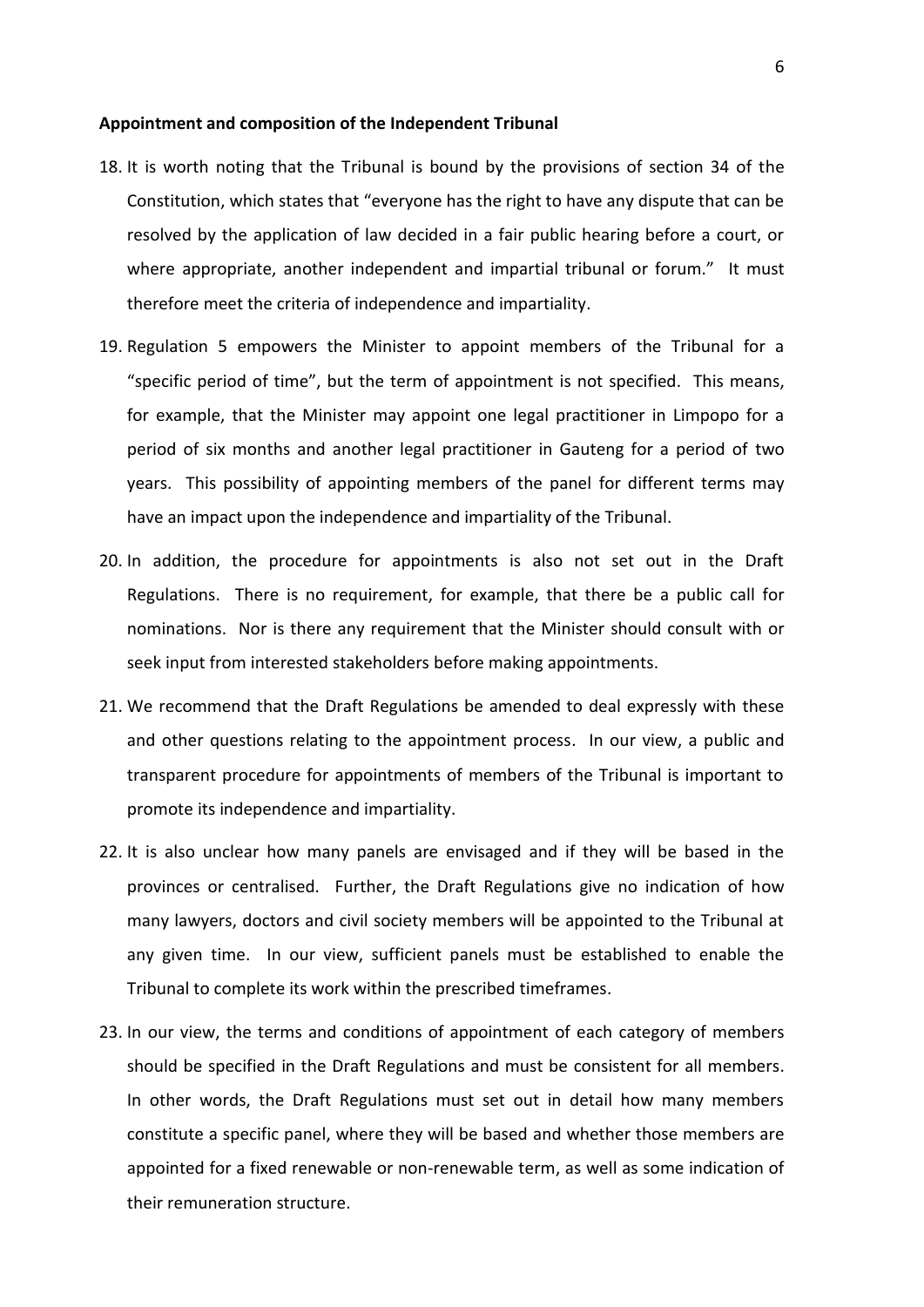- 24. Lastly, the role of the member of civil society in the appeal process is vague. According to Regulation 12, the role of the civil society member is to "advise the Tribunal on the socio-economic aspects of the applicant or the beneficiary". While we recognise the value of including a person who has experience and an understanding of such issues in determining appeals, we are of the view that the provisions relating to the civil society member's involvement do not seem to achieve this purpose.
- 25. Limiting such a person's involvement to a mere advisory role without the power to participate in decision-making – undermines his or her role and makes it less than meaningful. In order to ensure that the member of civil society is able to play a meaningful role in the appeal procedure, we recommend that the requisite experience and knowledge expressly be included in Regulation 9 as part of the criteria for the appointment of a member of civil society to the Tribunal – and that such a person be appointed as a full member.
- 26. In addition, more details are needed on how the civil society member will obtain the relevant information. For example, will he or she be required to do his or her own investigation into the applicant's particular socio-economic circumstances?

## **Powers of the Independent Tribunal**

- 27. In considering an appeal, the Tribunal may require further information, and may request such information from the parties in terms of Regulation 13. In terms of regulation 13(1)(c), the Tribunal may request SASSA to provide written reasons for its decision for rejecting the request for reconsideration "if it is not satisfied by the reasons provided by the Agency for rejecting the beneficiary's or applicant's request for reconsideration, request the Agency to provide written reasons for its decision for rejecting the request for reconsideration in terms of section 18(1) of the Act".
- 28. This provision is unclear. It either suggests that SASSA's written reasons will not automatically form part of the appeal record, or it provides SASSA with an opportunity to supplement its original reasons. Both scenarios are problematic.
- 29. The Tribunal will only be in a position to adjudicate an appeal fairly and reasonably if it is in possession of the appeal record in its entirety – including SASSA's reasons. Thus in the first instance, SASSA must provide reasons as a matter of course in every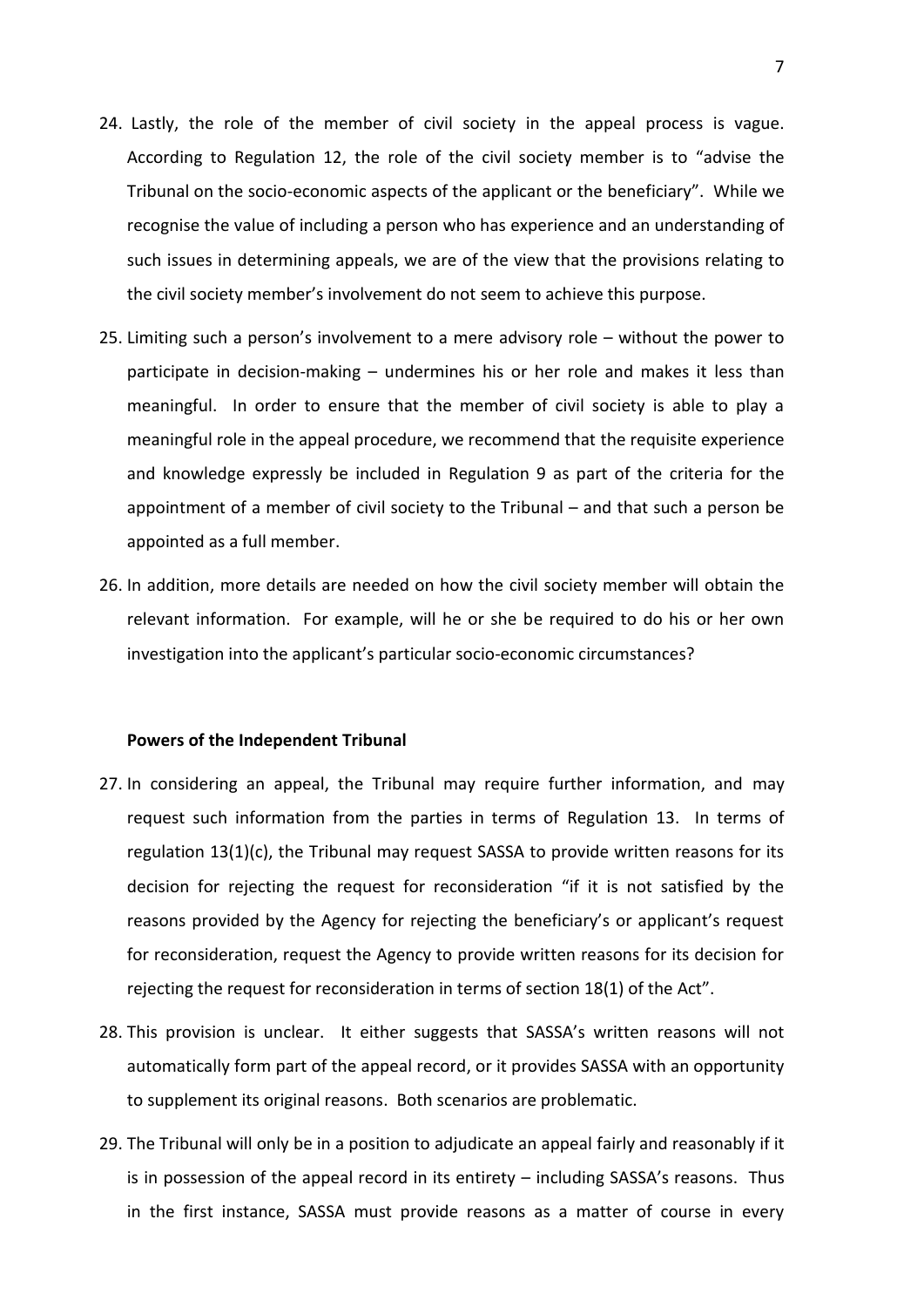application, as required by section 5 of the Promotion of Administrative Justice Act, 3 of 2000. In accordance with the principles of administrative justice, those reasons must be placed before the Tribunal on appeal.

- 30. A more likely interpretation of Regulation 13(1)(c) provides that in considering an appeal the Tribunal can call for additional reasons from SASSA that did not form part of its original decision. This is contrary to the principles of administrative justice as SASSA cannot be entitled to justify its decision with new reasons retrospectively.
- 31. While the Tribunal is entitled to call for more information for the purpose of deciding the appeal, it cannot call for further reasons from SASSA – it is bound by its reasons and the Tribunal must assess the correctness of SASSA's reasoning without considering any additional reasons it may advance in the face of an appeal. The Tribunal must assess a SASSA decision on the merits of its reasoning and on the basis of the evidence and information before it. We therefore recommend that Regulation 13(1)(c) be deleted.
- 32. A further concern in respect of the powers of the Tribunal relates to the power to postpone a hearing. Regulation  $13(1)(g)$  provides that the Tribunal may postpone the hearing of an appeal "to such date as it may determine". In light of the requirement of regulation 17(2) to finalise appeals within 90 days, we recommend that regulation 13(1)(g) is specifically made subject to regulation 17(2).

## **Lodging of an appeal**

- 33. According to Regulation 15(3), the applicant may not produce any new information concerning his or her circumstances on appeal. Like in court proceedings, the applicant should be afforded the right to reply to the reasons advanced by SASSA. In other words, the applicant must be entitled to meet the case of SASSA and respond with whatever information is available to him or her, otherwise he or she is effectively deprived of the ability to make the representations necessary to challenge SASSA's decision successfully. In this regard, we recommend deleting Regulation 15(3).
- 34. A further concern relating to the lodging of an appeal is the requirement to produce the following documents as part of the appeal application: "any document provided by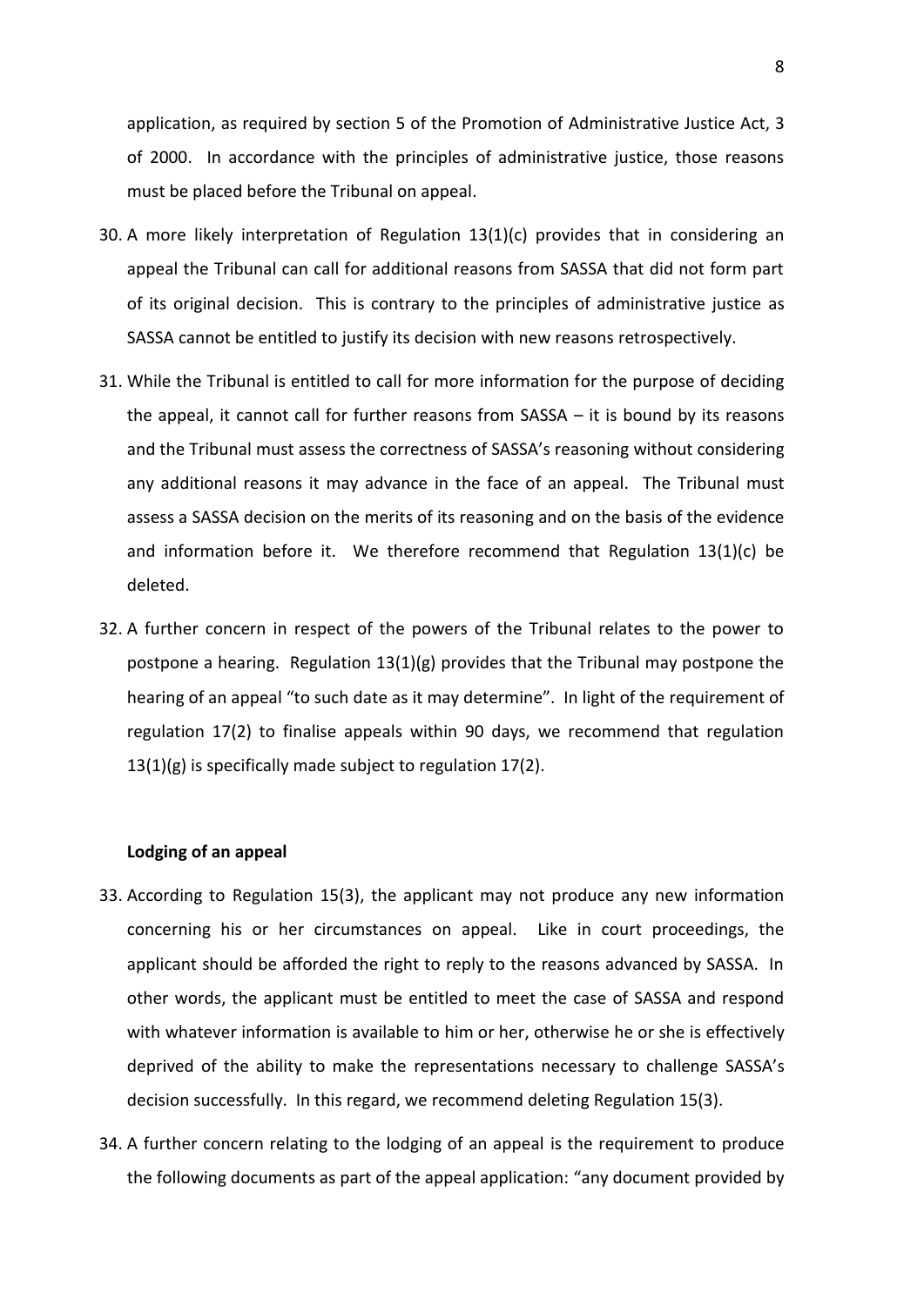the Agency as proof of receipt of an application for social assistance" and "a copy of a letter of rejection or approval of social assistance application by the Agency".

- 35. According to Regulation 22(1), failure to provide these documents is fatal to the appeal application. In other words, the applicant's failure to provide documents already in the possession of the SASSA means that the application will simply be thrown out by the Secretariat without ever reaching the Tribunal for adjudication. In our view, the consequences of failing to provide the information required by regulation 2(2) will, in many instances, have the effect of depriving an applicant of his or her entitlement to social assistance – without good cause.
- 36. As discussed above, the relevant information can easily be accessed by the Secretariat on the lodging of an appeal. The requirement should be no more than providing a reference number or identity number to the Tribunal upon lodging an appeal.
- 37. For the reasons advanced above and in relation to the reconsideration application in paragraphs [15](#page-4-0) and [16](#page-4-1) above, we recommend that Regulation 2(2)(a) and (b) be deleted.

# **Consideration of an appeal**

- 38. In terms of Regulation 17(1) a), the appeal is to be conducted "in the absence of the applicant". This is contrary to section 34 of the Constitution, which requires a "fair public hearing". Given the nature of these applications, disputes of fact may be impossible to resolve without oral evidence. Furthermore it may be easier and more appropriate for the applicant to articulate his or her case in an oral hearing rather than in writing.
- 39. We therefore recommend that, at the very least, the Tribunal be given the power to hear oral evidence should the need arise in order to resolve disputes of fact. The Secretariat should facilitate this process, for example, by notifying the applicant to appear on the date of the oral hearing and providing whatever assistance the applicant may require in order to attend the hearing.
- 40. In considering an appeal, the Tribunal is entitled to call for a second independent medical examination or opinion in terms of Regulation 19(1). In circumstances where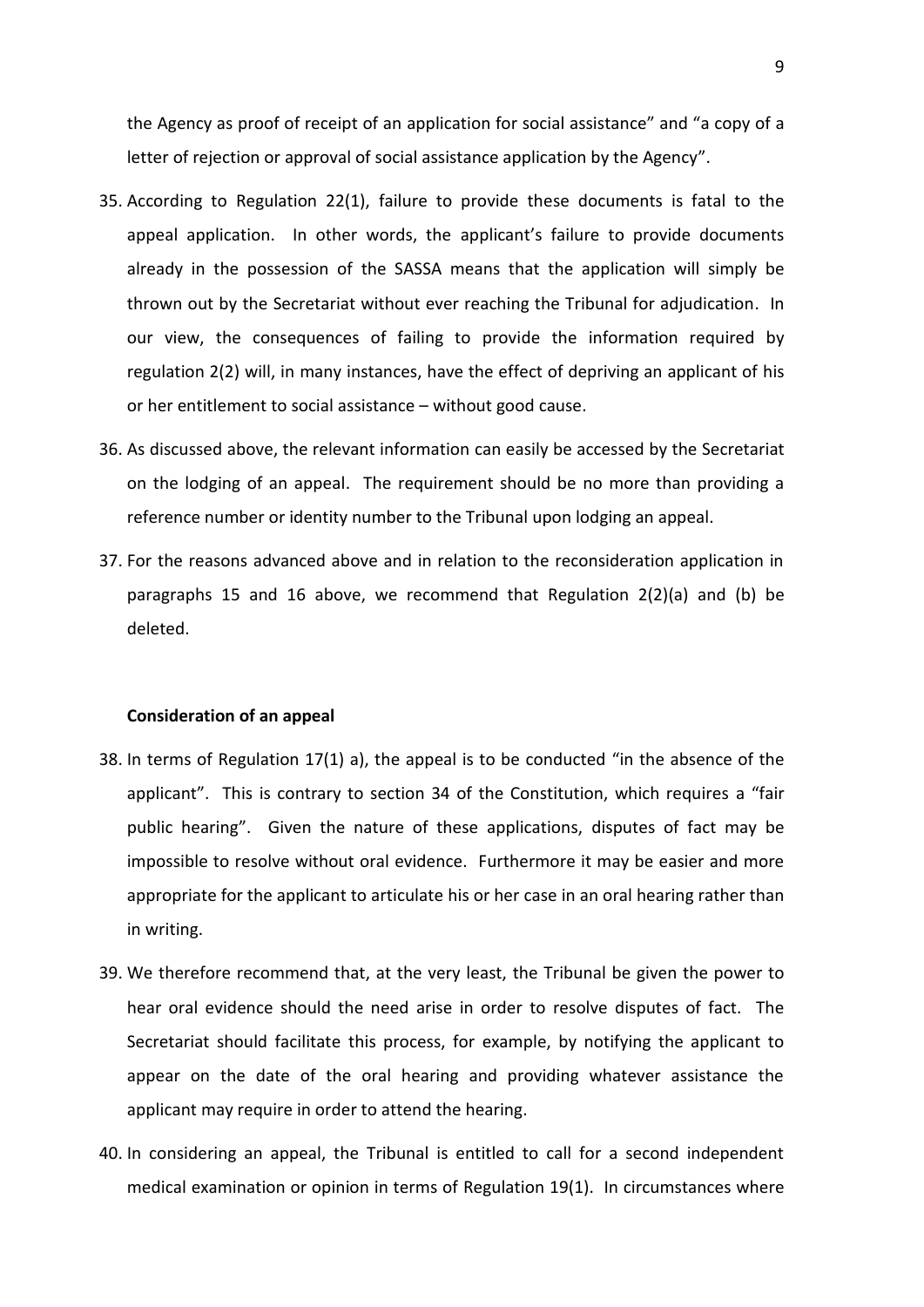the second medical examination concludes that the applicant's medical condition has degenerated to such an extent that the applicant now qualifies for a grant, the Tribunal is obliged to confirm SASSA's decision to reject the grant application and then advise the applicant to re-apply for a grant on the basis of the second medical examination.

- 41. In our view, this is an insufficient remedy for a person whose medical condition is clearly deteriorating rapidly and who is desperately in need of and entitled to social assistance. It is untenable to require a person who is poor and disabled as a result of his or her medical condition to go through the entire process again, particularly when the legal practitioner and medical practitioner have determined that the person in fact qualifies for the relevant grant. In our view, this is also a violation of the right of access to social assistance in terms of section 27(1) (c) of the Constitution.
- 42. We therefore recommend the amendment of Regulation 19(11) as follows:

"Where the medical examination report as contemplated in sub regulation (1) concludes that the applicant's or beneficiary's medical condition**[s]** has, since the rejection of the grant by the Agency, degenerated to such an extent that the beneficiary or applicant would have qualified for a grant had he or she applied thereafter, the Independent Tribunal must:

- (a) **[confirm the decision of the Agency]** set aside the decision of the Agency and replace that decision with a decision to provide the relevant grant**[; and**
- (b) **advise the applicant, beneficiary or the person acting on his or her behalf to reapply for a grant based on the latest medical report, provided that the medical report shall not be older than three months as contemplated in regulation 3(b) of the 2008 Regulations at the time when the applicant or beneficiary reapplies for a grant].**"

## **Administrative support**

43. According to Regulation 20, the Tribunal is to be supported by a Secretariat that is in the full-time employ of DSD, reporting to the Minister. Some provisions governing the proposed Secretariat raise concerns about the independence of the Tribunal. For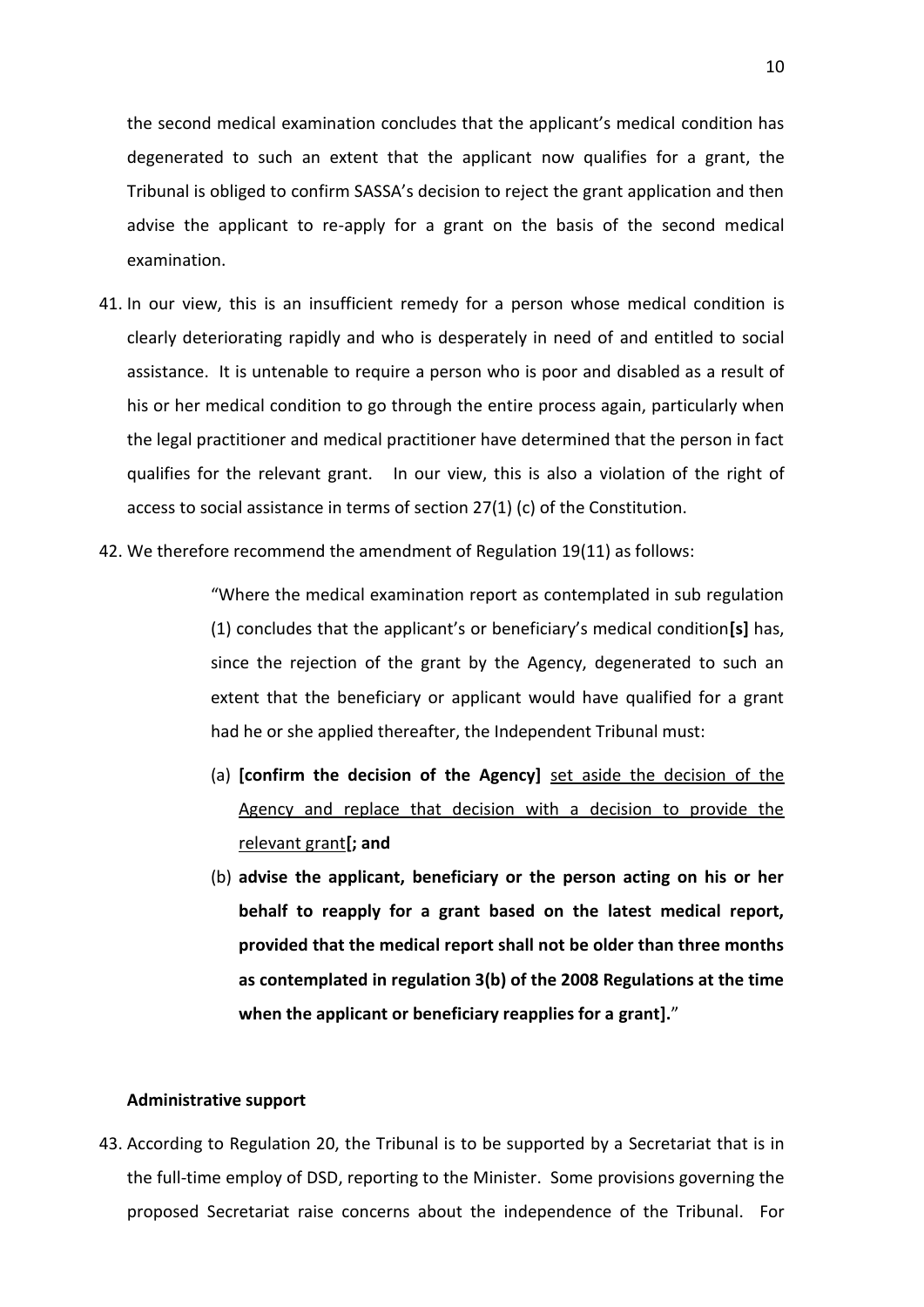example, Regulation 20(d) provides that the secretariat "must assess the accuracy, validity and reliability of supporting documentation".

- 44. While the extent of what the above assessment entails is unclear, at minimum it gives some discretion to the Secretariat to make certain findings about the merits of the applicants' application. It is completely inconsistent with the requirements of administrative justice for the secretariat – which is intended to provide administrative support to an independent institution – to play a substantive role in an appeal process. This seriously undermines the purported independence of the Tribunal, contrary to the Act and the Constitution.
- 45. Furthermore, in our view, the Tribunal is the institution vested with the delegated authority to decide appeals. It would therefore be unlawful for the Secretariat to exceed the scope of a purely administrative support role in the appeal process. We therefore recommend the deletion of regulation 20(d) of the Draft Regulations.
- 46. To ensure the Tribunal's independence, DSD may wish to consider the implications of the Secretariat's location within the department. In terms of the Draft Regulations, the Tribunal will not have any direct control over the Secretariat. For example, the Tribunal will not be able to discipline Secretariat employees for misconduct or nonperformance but will have to rely on DSD to do so. We propose that the structure and role of the Secretariat be addressed in detail by the Draft Regulations, in particular the relationship between the Tribunal and the Secretariat.

#### **Issues that should be regulated but are not**

- 47. The following are some additional issues that are not considered by the Draft Regulations but in our view should be addressed:
	- 47.1. A process for the removal of Tribunal members from office there must be clarity with regard to the circumstances under which a member of the Tribunal may lawfully be removed from office (for example, on the grounds of misconduct, incapacity or incompetence);